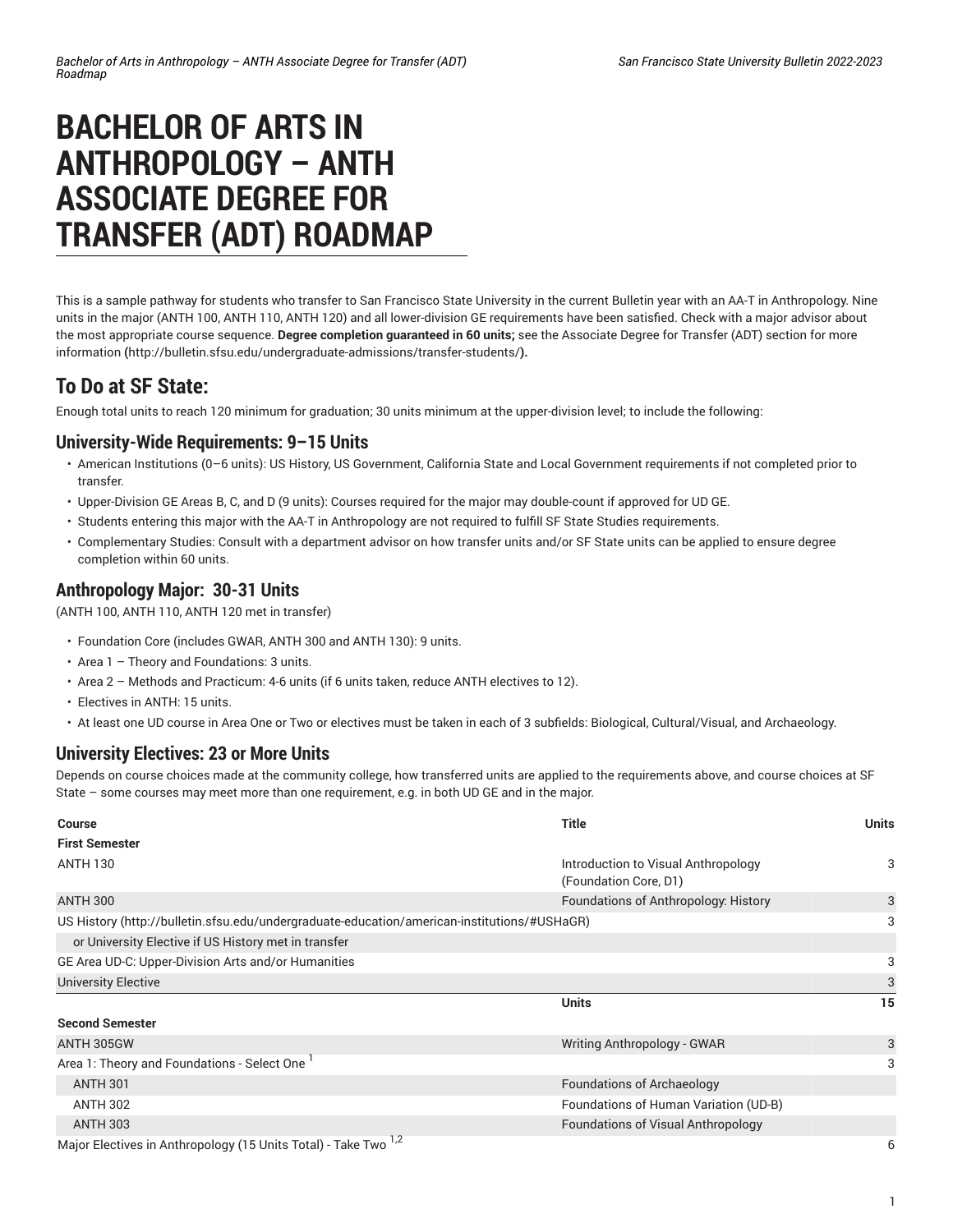| U.S. and California Government (http://bulletin.sfsu.edu/undergraduate-education/american-institutions/#usg) |                    | 3              |
|--------------------------------------------------------------------------------------------------------------|--------------------|----------------|
| or University Elective if US/CA Government met in transfer                                                   |                    |                |
|                                                                                                              | <b>Units</b>       | 15             |
| <b>Third Semester</b>                                                                                        |                    |                |
| Area 2: Major Methods and Practicum - Select One 1,3                                                         |                    | 4              |
| Major Electives in Anthropology (15 Units Total) - Take Two <sup>1,2</sup>                                   |                    | 6              |
| GE Area UD-D: Upper-Division Social Sciences                                                                 |                    | 3              |
| <b>University Elective</b>                                                                                   |                    | $\overline{2}$ |
| <b>Units</b>                                                                                                 | 15                 |                |
| <b>Fourth Semester</b>                                                                                       |                    |                |
| Major Electives in Anthropology (15 Units Total) - Take One <sup>1,2</sup>                                   |                    | 3              |
| GE Area UD-B: Upper-Division Physical and/or Life Sciences                                                   |                    | 3              |
| <b>University Elective - Take Three</b>                                                                      |                    | 9              |
|                                                                                                              | <b>Units</b>       | 15             |
|                                                                                                              | <b>Total Units</b> | 60             |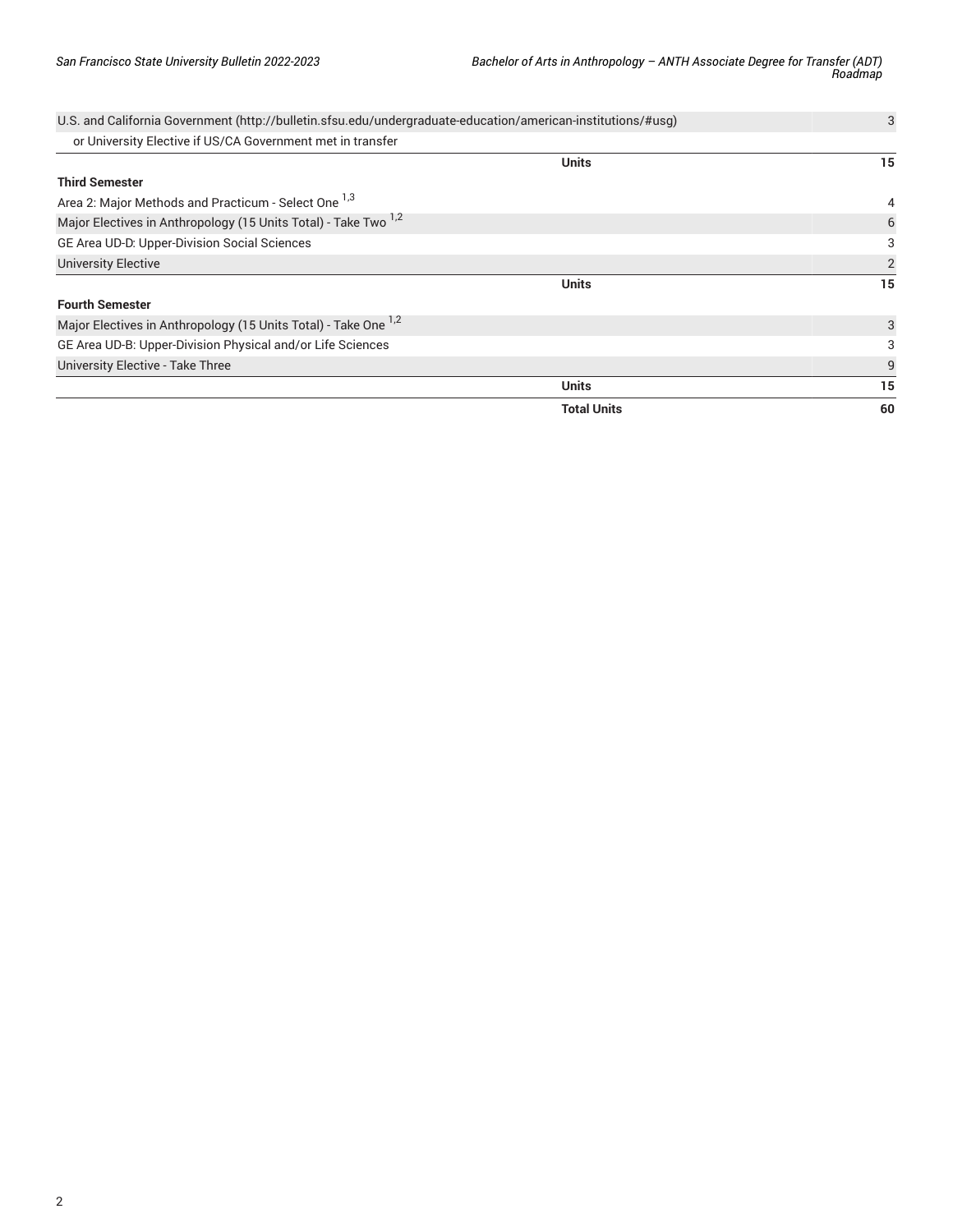*Bachelor of Arts in Anthropology – ANTH Associate Degree for Transfer (ADT) Roadmap*

#### 1 **Anthropology Subfields** At least one upper-division course (Area 1, Area 2, or electives) must be taken in each of the three subfields: biological, cultural/visual, and archaeology. If an Anthropology course is not listed below, consult an advisor to determine the subfield. **Biological Anthropology** ANTH 302 Foundations of Human Variation (3 units) (UD-B) ANTH 333 Primate Behavior (4 units) ANTH 530 Human Osteology Practicum (4 units) ANTH 531 Fossil Humans Practicum (4 units) ANTH 535 Paleopathology (3 units) ANTH 545 Bioarchaeology (3 units) **Cultural Anthropology** ANTH 303 Foundations of Visual Anthropology (3 units) ANTH 315 Regional Ethnography (3 units) ANTH 316 Contemporary Culture of Greece: The Past in the Present (3 units) ANTH 319 Cultures of the Middle East and North Africa (3 units) ANTH 320 Racism: Cross-Cultural Analysis (3 units) ANTH 321 Endangered Cultures (3 units) ANTH 325 Work, Money, and Power (3 units) ANTH 327 Anthropology and Film (3 units) (UD-D, GP) ANTH 328 Anthropology and Photography (3 units) ANTH 420 Media and Dissent (4 units) ANTH 500 Language and Cultural Systems of North American Indians (3 units) ANTH 501 Latin America: The National Period (3 units) ANTH 551 Anthropology of the Body (3 units) ANTH 555 Urban Anthropology (3 units) ANTH 557 Ethnography of Urban Inequality (4 units) ANTH 569 Cross-Cultural Aspects of Sex and Gender (3 units) (UD-C, SJ) ANTH 585 Globalization and World Cultures (3 units) ANTH 590 Feminist Anthropology (3 units) ANTH 595 Anthropological Filmmaking I (6 units) ANTH 596 Anthropological Filmmaking II (4 units) ANTH 630 Medical Anthropology (3 units) ANTH 631 STEM and Social Justice (3 units) ANTH 651 Ethnographic Field Methods (4 units) ANTH 657 Ethnography of Dance (3 units) (UD-C, GP) **Archaeology** ANTH 301 Foundations of Archaeology (3 units) ANTH 326 Origins of Art and Visual Representation (3 units) ANTH 356 Archaeology of California (3 units) ANTH 460 Historical Archaeology (3 units) ANTH 470 Archaeology of Mexico and Central America (3 units) ANTH 471 The Ancient Maya (3 units) ANTH 490 Ancestors or Data? Culture, Conflict, and NAGPRA (3 units) ANTH 592 Archaeological Methods (4 units) ANTH 594 Zooarchaeology (4 units) ANTH 609 Approaches to the African Past (3 units) (UD-D, GP)  $\overline{2}$ **Electives (15 units)**

Upper-division units selected from any courses with the ANTH prefix including those from the two areas that have not been used to fulfill the area requirements. requirements. No more than 6 units can be taken in internships (ANTH 695), independent study (ANTH 699), and teaching (ANTH 685) combined.